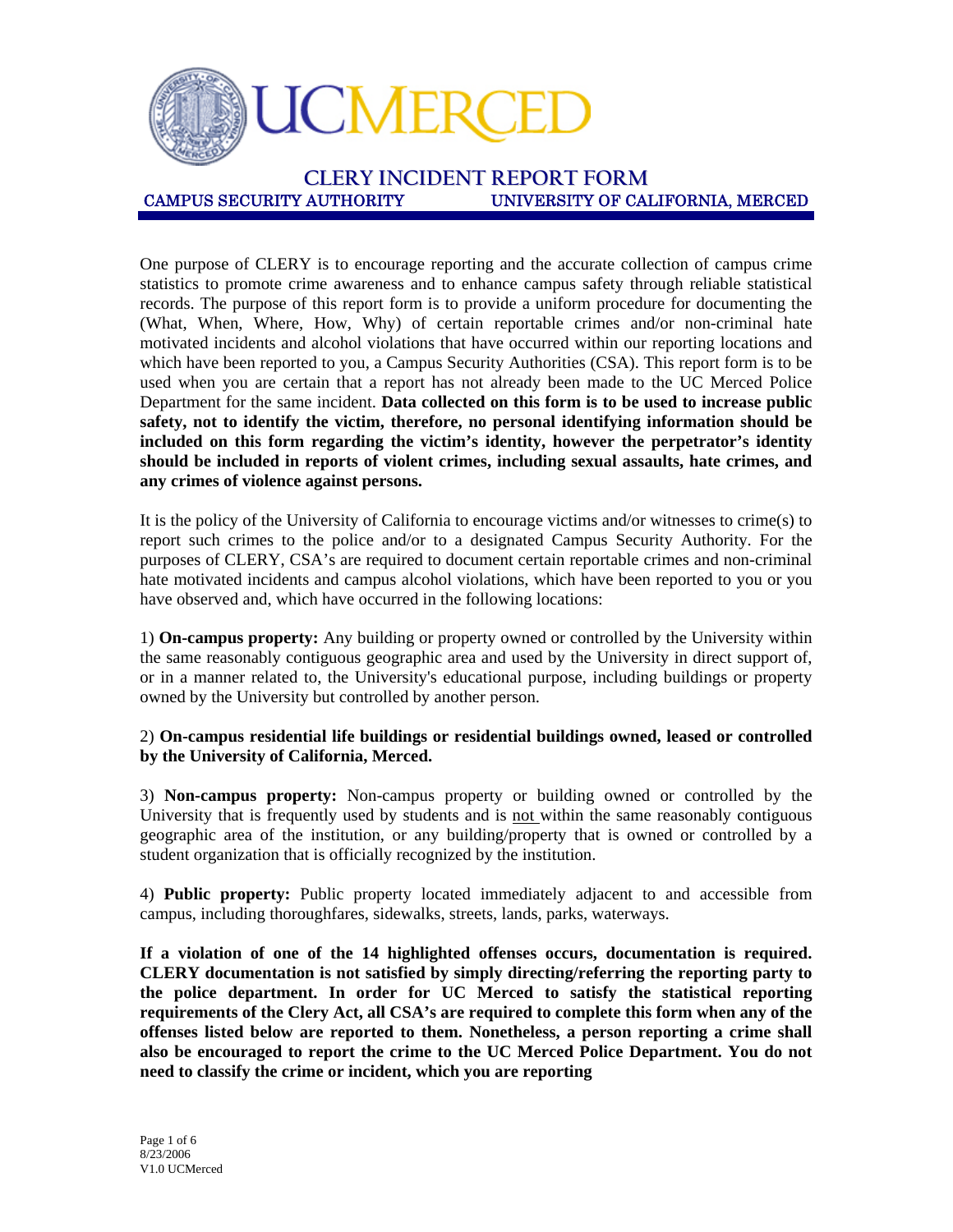

# **CLERY INCIDENT REPORT FORM**<br>CAMPUS SECURITY AUTHORITY UNIVERSITY OF CAL

UNIVERSITY OF CALIFORNIA, MERCED

|                                                                                                                                                                                                                   | Name of CSA receiving report: _________________________________Department: ___________________________________     |
|-------------------------------------------------------------------------------------------------------------------------------------------------------------------------------------------------------------------|--------------------------------------------------------------------------------------------------------------------|
|                                                                                                                                                                                                                   |                                                                                                                    |
|                                                                                                                                                                                                                   |                                                                                                                    |
|                                                                                                                                                                                                                   |                                                                                                                    |
| <b>Location:</b> $\Box$ On-campus ( <b>excluding</b> residence halls) $\Box$ Public Property<br>$\Box$ On-Campus Residence Halls $\Box$ Non-campus Property $\Box$ Unknown                                        |                                                                                                                    |
| <b>Reporting party:</b> $\square$ Victim $\square$ Witness                                                                                                                                                        |                                                                                                                    |
|                                                                                                                                                                                                                   | $\Box$ Other                                                                                                       |
|                                                                                                                                                                                                                   | Police report filed. □ Yes □ No □ Unknown Date filed:<br>□ Unknown Date filed:                                     |
|                                                                                                                                                                                                                   |                                                                                                                    |
| UCM PD Case# $\qquad \qquad$                                                                                                                                                                                      |                                                                                                                    |
| $\Box$ Murder<br>$\Box$ Aggravated Assault<br>$\Box$ Manslaughter<br>$\square$ Sex Offense (Forcible)<br>$\Box$ Drug/Narcotic violations $\Box$ Robbery<br>$\hfill \square$ We<br>apons violation<br>$\Box$ Arson | $\Box$ Burglary $\Box$ Alcohol violation<br>□ Motor Vehicle Theft<br>$\square$ Sex Offense (Non-forcible)          |
| Hate Crime (Type)                                                                                                                                                                                                 | <b>Category of Prejudice:</b>                                                                                      |
| $\Box$ Vandalism<br>$\Box$ Bodily injury<br>$\Box$ Email<br>$\Box$ Telephone<br>$\Box$ Message<br>$\Box$ Other                                                                                                    | □ Ethnicity<br>□ Race<br>□ Race<br>□ National Origin<br>$\Box$ Religion $\Box$ Gender<br>$\Box$ Sexual Orientation |
| $\Box$ Hate Incident (any non-criminal incident)                                                                                                                                                                  |                                                                                                                    |
|                                                                                                                                                                                                                   |                                                                                                                    |
| $\Box$ Other                                                                                                                                                                                                      |                                                                                                                    |
| Name*:                                                                                                                                                                                                            |                                                                                                                    |
| * Optional                                                                                                                                                                                                        |                                                                                                                    |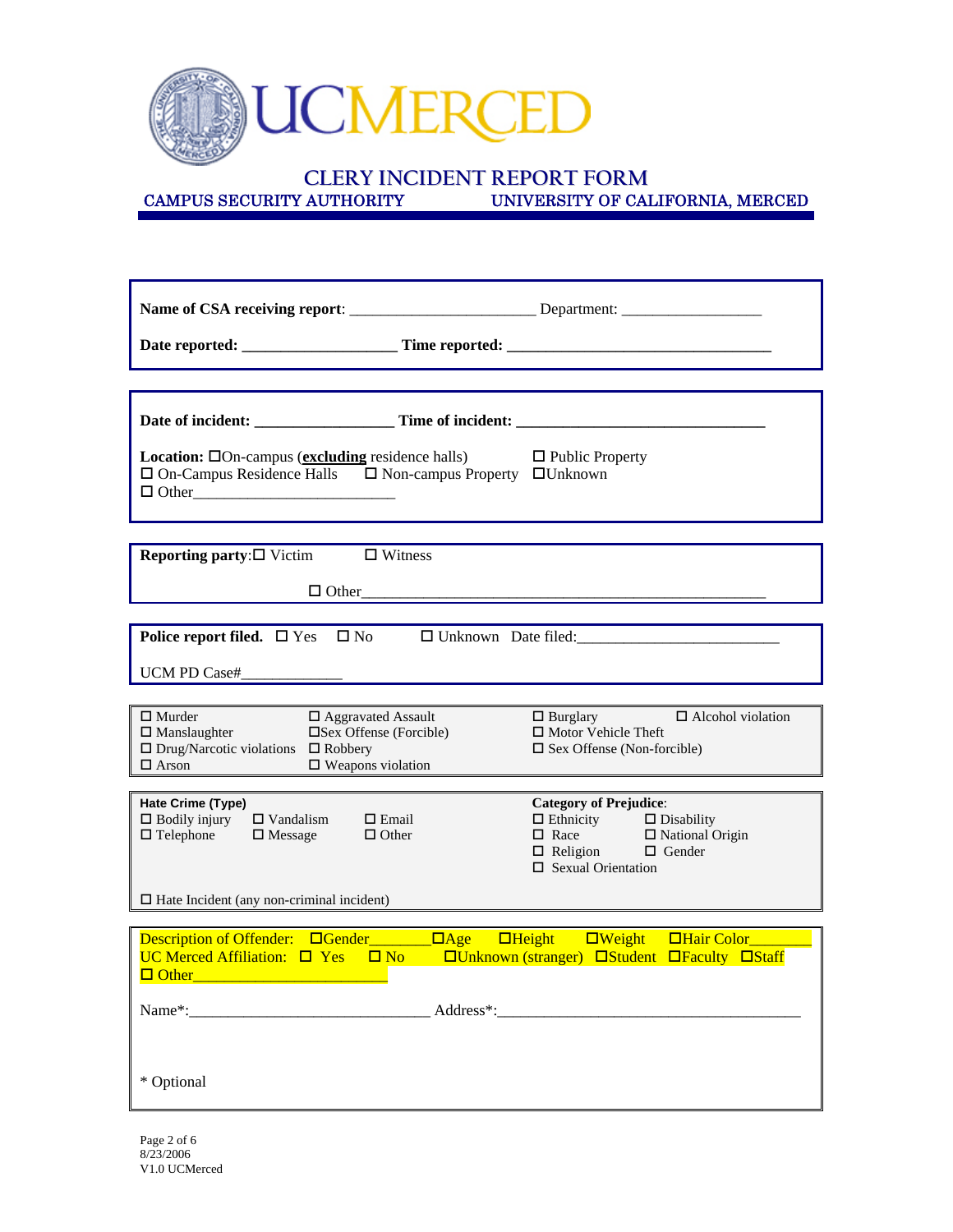

# **CLERY INCIDENT REPORT FORM**

**CAMPUS SECURITY AUTHORITY** 

UNIVERSITY OF CALIFORNIA, MERCED

| Description of crime or incident: ____ |  |
|----------------------------------------|--|
|                                        |  |
|                                        |  |
|                                        |  |
|                                        |  |
|                                        |  |
|                                        |  |
|                                        |  |
|                                        |  |
|                                        |  |
|                                        |  |
|                                        |  |
|                                        |  |
|                                        |  |
|                                        |  |
|                                        |  |
|                                        |  |
|                                        |  |
|                                        |  |
|                                        |  |
|                                        |  |
|                                        |  |
|                                        |  |
|                                        |  |
|                                        |  |
|                                        |  |
|                                        |  |
|                                        |  |
|                                        |  |
|                                        |  |
|                                        |  |
|                                        |  |
|                                        |  |
|                                        |  |
|                                        |  |
|                                        |  |
|                                        |  |
|                                        |  |
|                                        |  |
|                                        |  |
|                                        |  |
|                                        |  |
|                                        |  |
|                                        |  |
|                                        |  |
|                                        |  |
|                                        |  |
|                                        |  |
|                                        |  |
|                                        |  |
|                                        |  |
|                                        |  |
|                                        |  |
|                                        |  |
|                                        |  |
|                                        |  |
|                                        |  |
|                                        |  |
|                                        |  |
|                                        |  |
|                                        |  |
|                                        |  |
|                                        |  |
|                                        |  |
|                                        |  |
|                                        |  |
|                                        |  |
|                                        |  |
|                                        |  |
|                                        |  |
|                                        |  |
|                                        |  |
|                                        |  |
|                                        |  |
|                                        |  |
|                                        |  |
|                                        |  |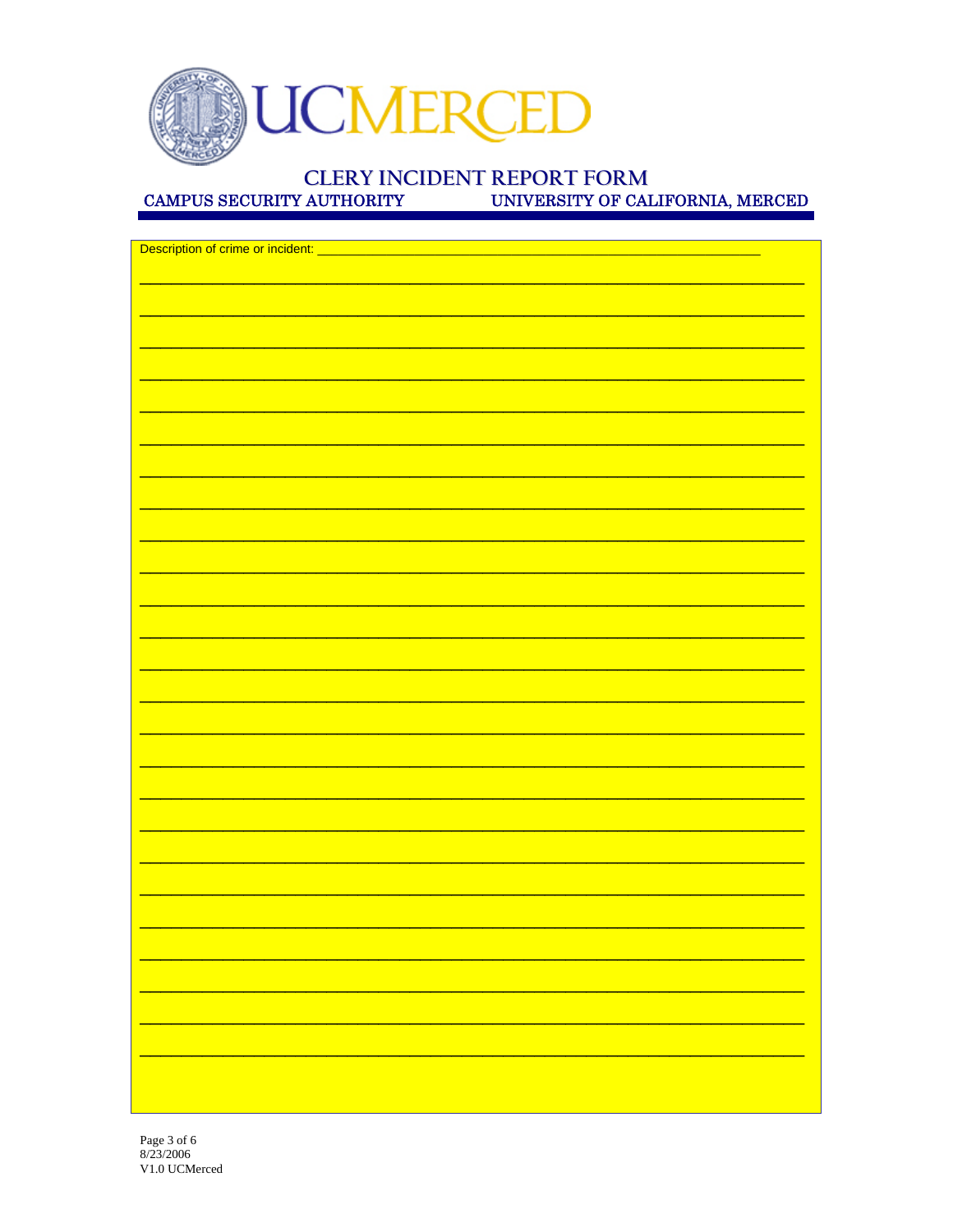

# **CLERY INCIDENT REPORT FORM** UNIVERSITY OF CALIFORNIA, MERCED

**Sex Offense:** Sex offenses are of special concern to the campus community because they have been historically under reported. The victim of a sex offense typically desires confidentiality and anonymity; as a result, he/she will often seek a reporting source other than law enforcement such as a designated Campus Security Authority. Because the sex offender may continue to pose a threat to the community, the threat potential needs to be evaluated and the campus community alerted/warned as necessary. In this regard, the following additional information is requested.

| $\Box$ Known offender (friend, classmate, acquaintance, date, etc.)<br>$\Box$ UC Merced affiliated ( $\Box$ student $\Box$ staff $\Box$ faculty)<br>Unknown offender (stranger) |                                                     |  |  |
|---------------------------------------------------------------------------------------------------------------------------------------------------------------------------------|-----------------------------------------------------|--|--|
| $\Box$ Victim was not injured (excluding emotional/psychological trauma)<br>$\Box$ Victim was injured - Describe<br>$injuries$ .                                                |                                                     |  |  |
|                                                                                                                                                                                 |                                                     |  |  |
|                                                                                                                                                                                 |                                                     |  |  |
|                                                                                                                                                                                 |                                                     |  |  |
|                                                                                                                                                                                 |                                                     |  |  |
|                                                                                                                                                                                 |                                                     |  |  |
| $\Box$ Alcohol involved:<br>$\Box$ Drugs involved:                                                                                                                              | Offender $\square$ Victim<br>Offender $\Box$ Victim |  |  |
| $\Box$ Narcotics involved:                                                                                                                                                      | Offender $\Box$ Victim                              |  |  |
| $\Box$ Weapon involved:                                                                                                                                                         | $\Box$ Yes $\Box$ No                                |  |  |
| Describe weapon:                                                                                                                                                                |                                                     |  |  |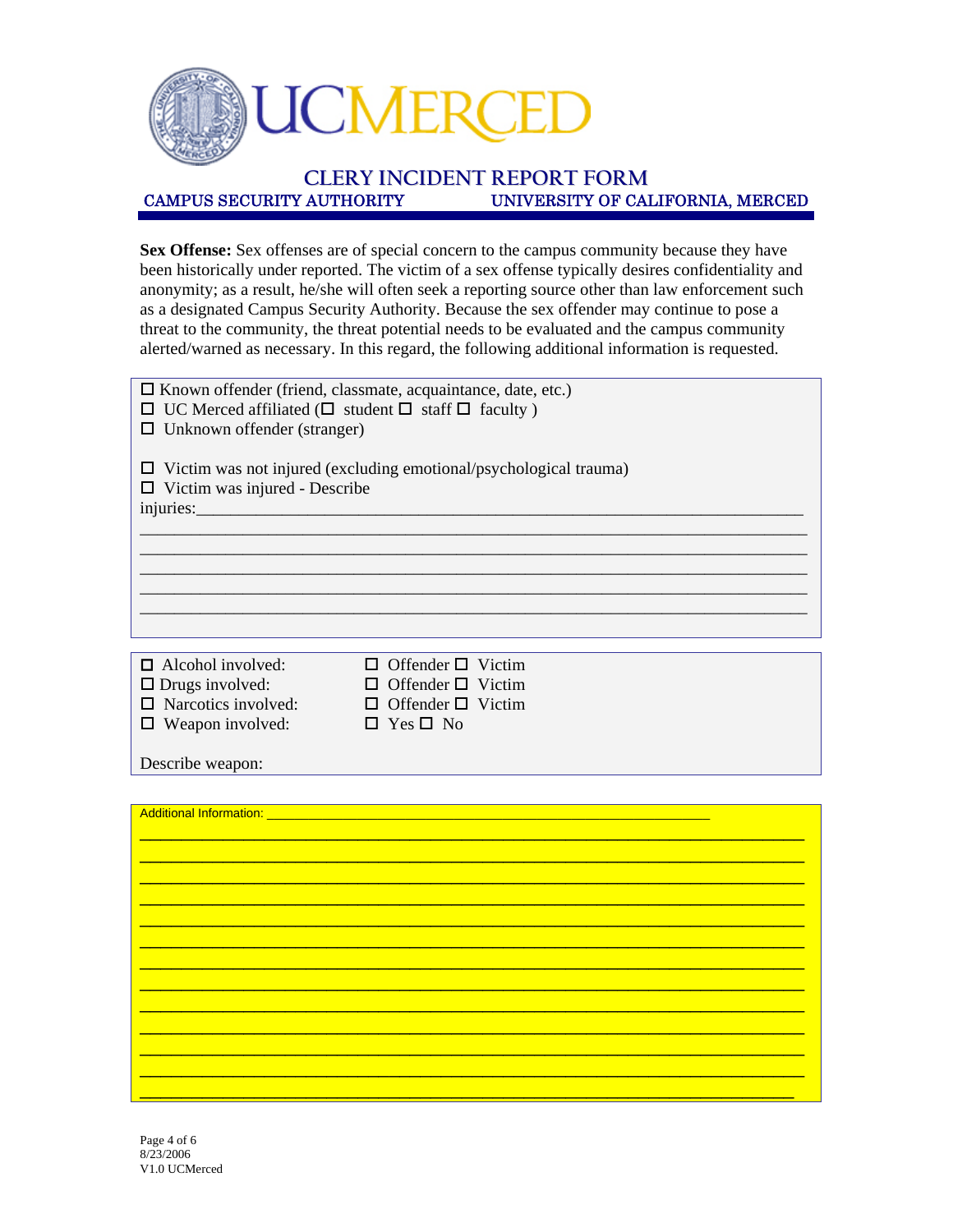CMEI

## **CLERY INCIDENT REPORT FORM** UNIVERSITY OF CALIFORNIA, MERCED

### **Definitions**

#### **Murder**

The willful (non-negligent) killing of a human being by another.

#### **Manslaughter**

The killing of another person through gross negligence.

#### **Sex Offense (Forcible)**

Any sexual act directed against another person without the **other** person's consent. (Includes attempts)

a. Sexual intercourse (penetration- however slight)

b. Sodomy (penetration, however slight)

c. Oral copulation (vaginal, anal)

d. Rape with a foreign object (penetration vaginal or anal--however slight)

e. Sexual battery (the touching of the intimate parts [sexual organ, anus, groin, or buttocks of any person, or the breast of a female] of another person for the purpose of sexual gratification)

#### **Sex Offense (Non-forcible)**

Any unlawful, but consensual sex act with another person. (Includes attempts) a. Incest (sexual intercourse between persons who are related to one another within the degrees wherein marriage is prohibited)

b. Statutory rape (intercourse with a person who is under the age of consent-- 18yrs).

#### **Robbery**

The taking of personal property in the possession of another, from his/her immediate presence, and against his/her will, accomplished by means of force or fear. **(**Includes attempts)

#### **Aggravated Assault**

An unlawful assault upon the person of another for the purpose of inflicting severe or aggravated bodily injury. (Includes attempts, and whether or not an injury occurred.)

#### **Burglary**

The unlawful entry (or attempt to enter) into a defined structure with the intent to commit a theft or any felony. (Excludes vehicle burglary)

#### **Motor Vehicle Theft**

The taking of a motor vehicle (as defined) without the consent of the owner with the intent to either permanently or temporarily deprive the owner of the vehicle. (Includes attempts)

#### **Arson**

The willful or malicious burning or attempt to burn (w/o the intent to defraud) a dwelling, house, public building, motor vehicle or aircraft, or personal property of another. (Includes attempts)

#### **Drug/Narcotic Violations**

The unlawful possession, sale, use, transportation, cultivation, manufacturing, maintaining an unlawful place. (Drug/narcotic violations referred for campus disciplinary action under the Student Conduct Code need not be reported to the police department.)

#### **Alcohol Violations**

The unlawful possession, sale, transportation, manufacturing, furnishing alcohol to a minor (under 21 years), or maintaining an unlawful drinking place. **Weapons Violation** 

The unlawful possession or control of any firearm, deadly weapon, (including nunchakus or billy club) illegal knife or explosive device while on the property of the University of California, Merced, except as required in the lawful course of business or as authorized by the UC Merced Chief of Police.

Page 5 of 6 8/23/2006 V1.0 UCMerced